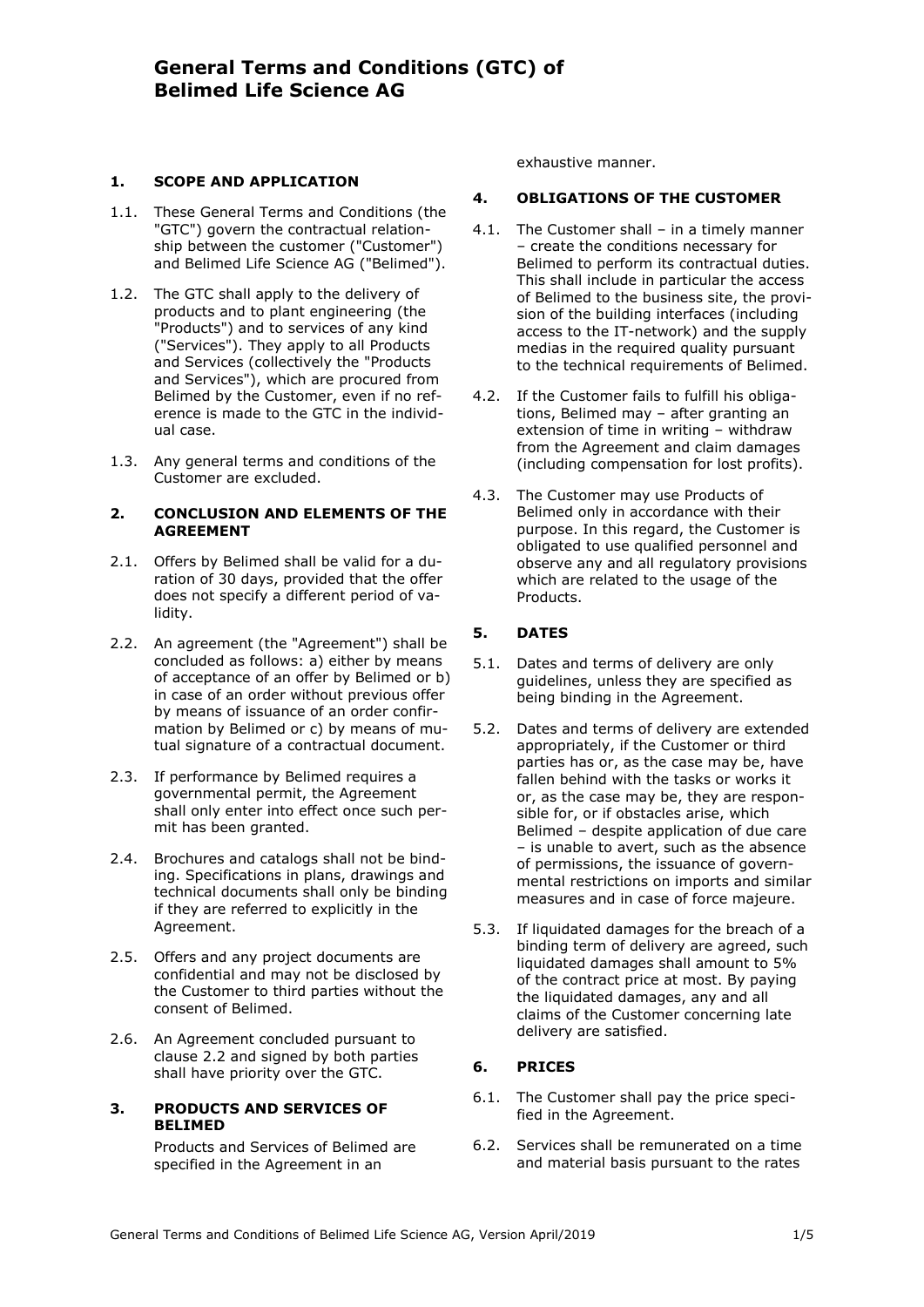of Belimed in force at the time, provided that nothing to the contrary is agreed upon in the Agreement.

- 6.3. Subject to a differing agreement, all prices are net ex-works (Incoterms 2010), without packaging and without any deductions.
- 6.4. In the event that the production costs of Belimed increase between the time of conclusion of the Agreement and delivery (e.g. due to material change of the currency exchange rates, prices of third party products or the prices of raw material), Belimed may change the price.

#### **7. INVOICING AND PAYMENT**

- 7.1. Payment shall be effected at the domicile of Belimed without deduction of any prompt-payment discount, expenses, charges, fees, duties and the like.
- 7.2. Invoices of Belimed shall be paid with a payment period of 30 days from the date of the invoice. Should the invoice not be paid within this period, the Customer shall be in default of payment without further notice and owe an interest on arrears of 8% p.a.
- 7.3. The dates of payment shall also be observed if the shipping, the transport and the potential assembly or operation is delayed due to reasons, for which Belimed is not responsible.
- 7.4. If the Customer is in default with respect to a payment or if Belimed is forced to anticipate that the Customer will fail to pay an invoice, Belimed may, without prejudice to any of its other claims and rights, suspend any further performance under the Agreement or withhold further deliveries, until new terms of payment and delivery or, as the case may be, securities are agreed upon. If no respective agreement can be found within a reasonable amount of time, Belimed may withdraw from the Agreement and claim damages (including compensation for lost profits).

# **8. RESERVATION OF TITLE**

8.1. Belimed shall remain proprietor of any Products until full payment. As long as such reservation of title is in force, the Customer may not sell, encumber or

dispose of the Products in any other fashion.

8.2. The Customer is obligated to cooperate with respect to measures which are necessary to safeguard Belimed's title; in particular, the Customer empowers Belimed herewith to register a reservation of title in public registers at the domicile of the Customer. Any fees arising in relation thereto shall be borne by the Customer.

#### **9. PASSING OF RISK AND PLACE OF PERFORMANCE**

- 9.1. Subject to a differing agreement, the passing of risk shall occur at the moment of delivery ex works (Incoterms 2010).
- 9.2. If the shipping is delayed due to the request of the Customer or due to other circumstances, for which Belimed is not responsible, the passing of risk to the Customer shall occur at the time originally intended. From this moment onwards, Products shall be stored on the account and on the risk of the Customer.
- 9.3. Subject to a differing agreement, the place of performance for Services shall be at the domicile of Belimed.

### **10. TRANSPORTATION AND INSURANCE**

- 10.1. Transportation is effected on the account and risk of the Customer.
- 10.2. Insurance against damages of any nature is the responsibility of the Customer.
- 10.3. Any special requests concerning shipping, transport and insurance shall be notified to Belimed in a timely manner.
- 10.4. Packaging is charged additionally by Belimed and will not be taken back. If the packaging is specified as being Belimed's property, Customer is required to send the packaging back to the point of departure at its own cost.
- 10.5. Complaints of the Customer in connection with the shipping or transport shall be directed – without any delay – to the last carrier upon receipt of the delivery or the freight documents.

# **11. CHANGES TO THE PRODUCTS AND SERVICES**

Both parties may request changes to the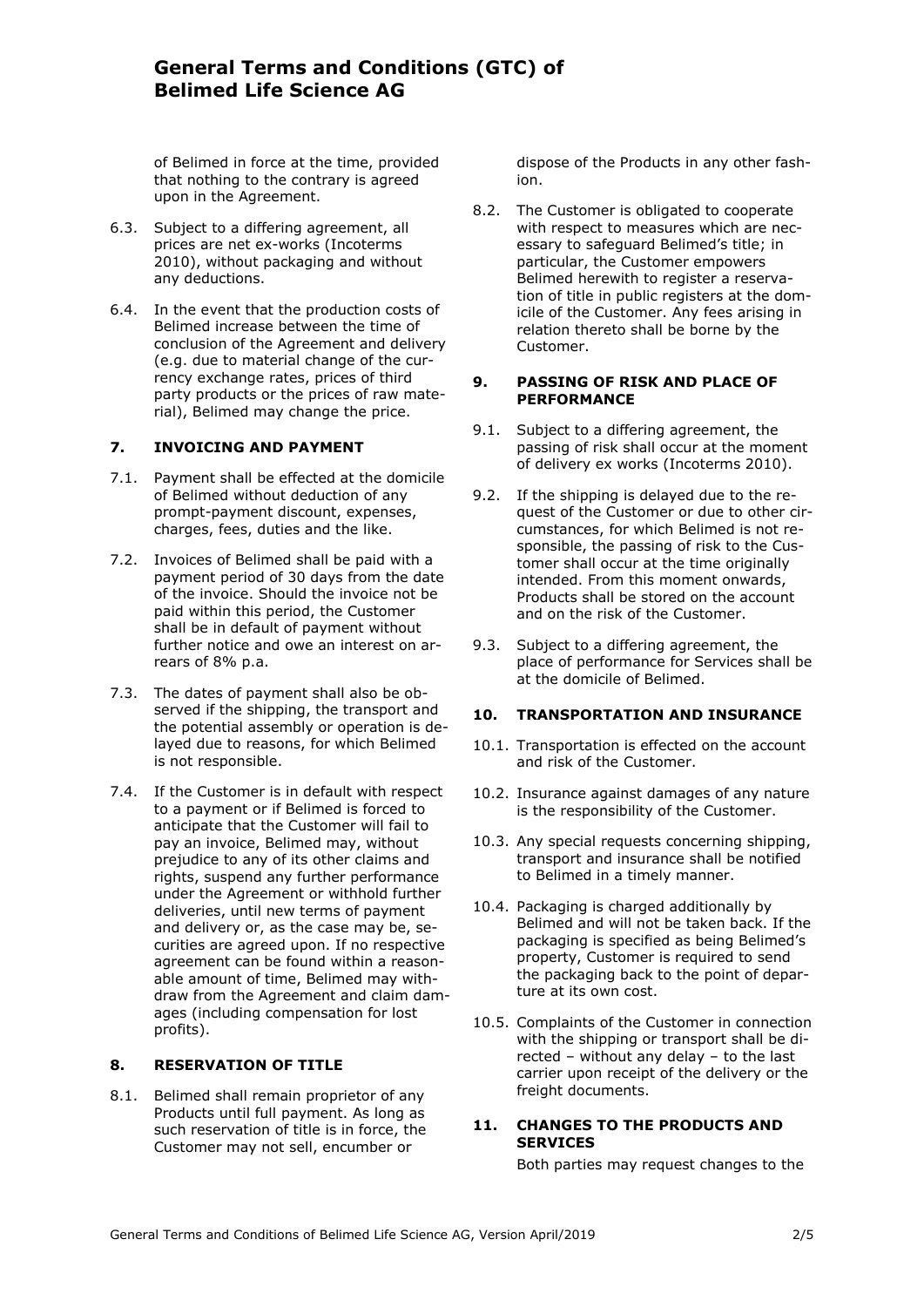Products and Services. If such changes lead to additional costs or expenses, Belimed shall be compensated by the Customer in relation thereto.

## **12. INSPECTION AND ACCEPTANCE**

- 12.1. Belimed shall inspect the Products before shipping insofar as such inspection is customary. If Customer requires additional inspection, such additional inspection shall be agreed upon separately and paid for by the Customer.
- 12.2. Where no special inspection period is agreed upon, the Customer shall inspect Products without delay. Any defects shall be notified without delay in writing within 10 days upon delivery at the agreed location. Where the Customer fails to perform the inspection or fails to notify Belimed of detected defects, the relevant Products shall be deemed accepted.
- 12.3. Only defects that significantly impair the use of Products shall entitle the Customer to refuse acceptance. Belimed shall be given the opportunity to remedy such defects, it being understood that Belimed shall be given a reasonable deadline to perform such remedy.
- 12.4. All other defects shall be considered insignificant, and shall not entitle the Customer to such refusal. Such insignificant defects are, however, to be remedied by Belimed as part of its warranty obligations.
- 12.5. A special inspection test shall only occur where agreed upon or where customary. In such case, the inspection test shall be logged.
- 12.6. In the following circumstances an acceptance shall also be deemed to have occurred: a) if an agreed inspection test does not occur on an agreed date due to reasons, for which Belimed is not responsible; b) if the Customer refuses acceptance without being entitled to do so; c) if the Customer – without reason – refuses to sign the duly prepared acceptance protocol, even though the conditions to the acceptance are satisfied; d) as soon as the Customer uses a Product of Belimed.

## **13. PROCESS VALIDATION**

It is the Customer's responsibility to validate the production processes in its business pursuant to the applicable regulatory provisions. Any necessary performance tests in relation thereto are performed autonomously by the Customer. Belimed supports the Customer in relation thereto pursuant to and in case of a separate, special assignment.

#### **14. SOFTWARE AND INTELLECTUAL PRO-PERTY**

- 14.1. Where a Product includes software, the Customer shall be granted the non-exclusive and non-transferrable right to use the software for the contractually specified purpose. For software of third-party manufacturers, their license terms shall apply exclusively. Subject to a different agreement, the right to use shall neither extend to the source code of the software nor shall it entitle the customer to edit the software. It is prohibited to copy and to decompile the source code.
- 14.2. Any intellectual property rights relating to Products and Services shall be the sole property of Belimed.

## **15. WARRANTY**

- 15.1. In this clause 15, warranty obligations of Belimed or, as the case may be, warranty rights of the Customer are specified in an exhaustive manner; thus, any statutory warranty obligation or, as the case may be, right, is excluded.
- 15.2. Belimed warrants that the Products shall have the agreed properties as well as any properties generally presupposed and that the Services are performed with due care and diligence.
- 15.3. For used Products and for consumables and wear and tear parts, any and all warranty is excluded.
- 15.4. The warranty shall not apply and thus be void where the occurrence of the defect was contributed by the Customer, a third party or a random event, in particular in the following cases: improper assembly (if such assembly was not assumed by Belimed), undue or improper usage (in particular in case of nonobservance of the instruction manual, dedication of personnel without or with inadequate training, excessive usage as well as usage of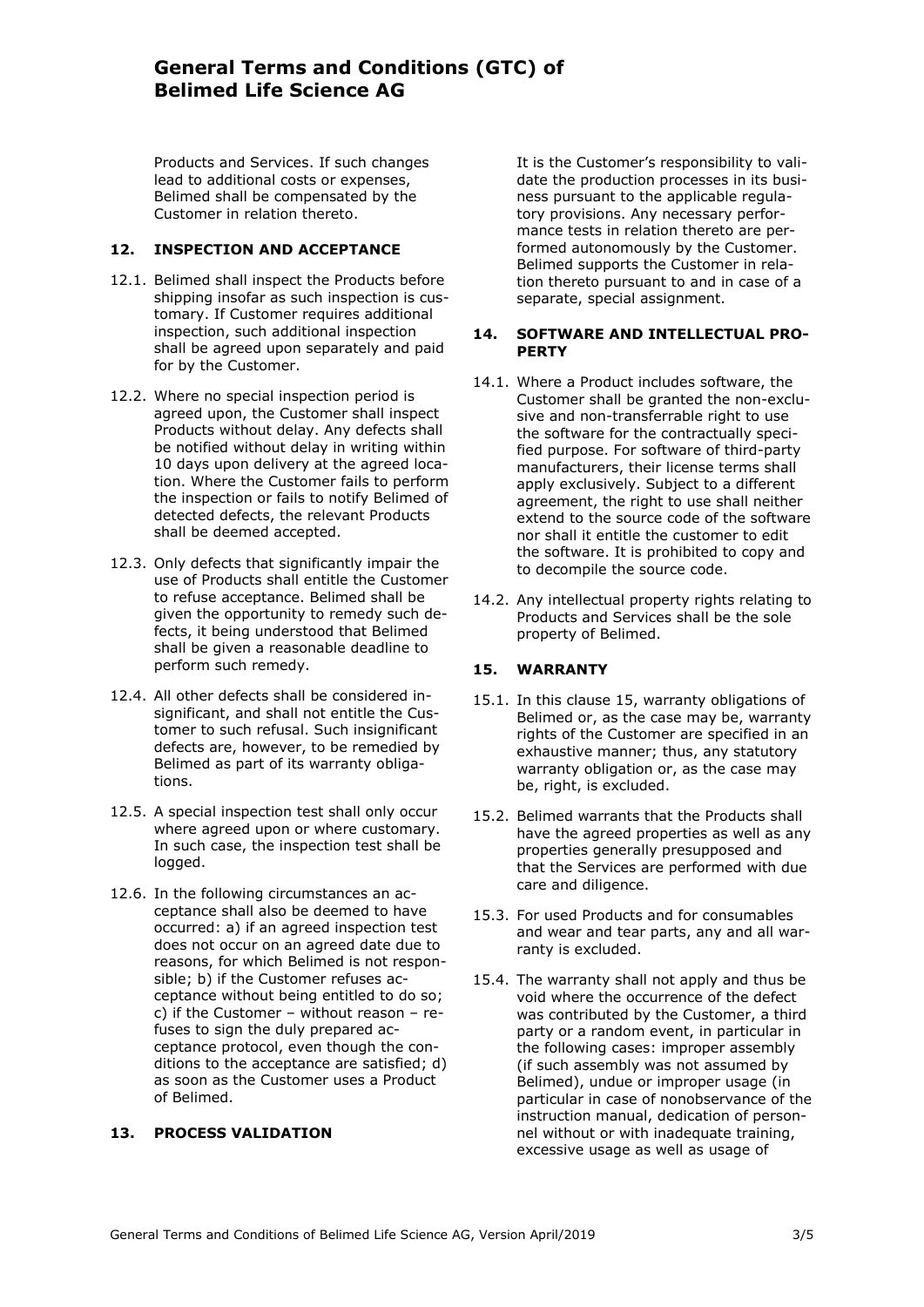improper resources or accessories), omitted or insufficient maintenance, improper repairs, usage of inadequate spare parts, chemical or electrolytic effects.

- 15.5. The Customer shall inspect the Products after their delivery without delay, notify Belimed of any determined defects without delay and implement any and all appropriate measures with respect to the mitigation of damages. In the event that the Customer fails to observe the aforesaid obligations, any and all warranty rights shall be excluded.
- 15.6. The warranty period is 12 months. It begins with the shipping of the Products. If Belimed is responsible for the assembly, the warranty period shall begin upon acceptance. If the shipping, assembly or acceptance is delayed due to reasons, for which Belimed is not responsible, the warranty period shall expire 18 months after the notification of readiness for shipment.
- 15.7. During the warranty period, the Customer shall be entitled to remedy of defects. If Belimed has neither effected an inspection of the installation, nor has Belimed supported the Customer with respect to the functional test nor is the defective Product maintained by Belimed, the warranty rights of the Customer shall be limited to the free delivery of the spare parts necessary for the repair of the Product. The replaced parts shall be returned to Belimed free of charge.
- 15.8. Replaced parts shall become Belimed's property.
- 15.9. With respect to remedied defects, the warranty period shall be 6 months. It shall – in any case – amount to  $24$ months at most, beginning with the shipping of the original delivery.
- 15.10. Where Belimed is unable to remedy a detected defect, the Customer shall, with respect to proven defects and after setting a reasonable extension of time in writing, be entitled to request a reduction of the price corresponding to the impact in value. In addition and only in the event of significant defects*,* the Customer shall also be entitled to withdraw from the Agreement.
- 15.11. Any warranty rights of the Customer relating to third party products shall exist

exclusively vis-à-vis the third party manufacturers and in accordance with their warranty conditions. Any warranty of Belimed on its own shall be excluded in this regard. Instead, Belimed shall – in the interest of the Customer – assert the Customer's warranty rights against the third party manufacturer where it is expedient and reasonable.

# **16. MAINTENANCE**

Products which are subject to regulatory provisions shall be maintained pursuant to the respective requirements and by personnel qualified for such maintenance. After the expiry of the warranty period, the Customer shall be responsible for maintenance, unless he has assigned this task to Belimed.

## **17. TRACEABILITY**

The Customer shall notify Belimed if he resells, leases or changes the location of Products which are subject to regulatory provisions. The notification shall include information concerning the identity and the business of the recipient, the new location and the serial number of the Product.

## **18. OBLIGATION TO NOTIFY**

- 18.1. With respect to Products which are subject to regulatory provisions, the Customer has an obligation to notify vis-à-vis the competent regulatory body pursuant to the regulatory provisions (e.g. in case of defects).
- 18.2. The Customer shall notify Belimed of any events triggering an obligation to notify. This duty shall also apply after the expiry of the warranty period.

## **19. LIABILITY**

- 19.1. Belimed shall be liable for damages incurred by the Customer due to a culpable breach of contract by Belimed – regardless of the legal reason – for an amount up to the contract value of the Agreement.
- 19.2. Liability for loss of profits, unrealized savings, indemnification for third party claims, damages from interruptions of operations as well as for any and all indirect and consequential damages shall be excluded.